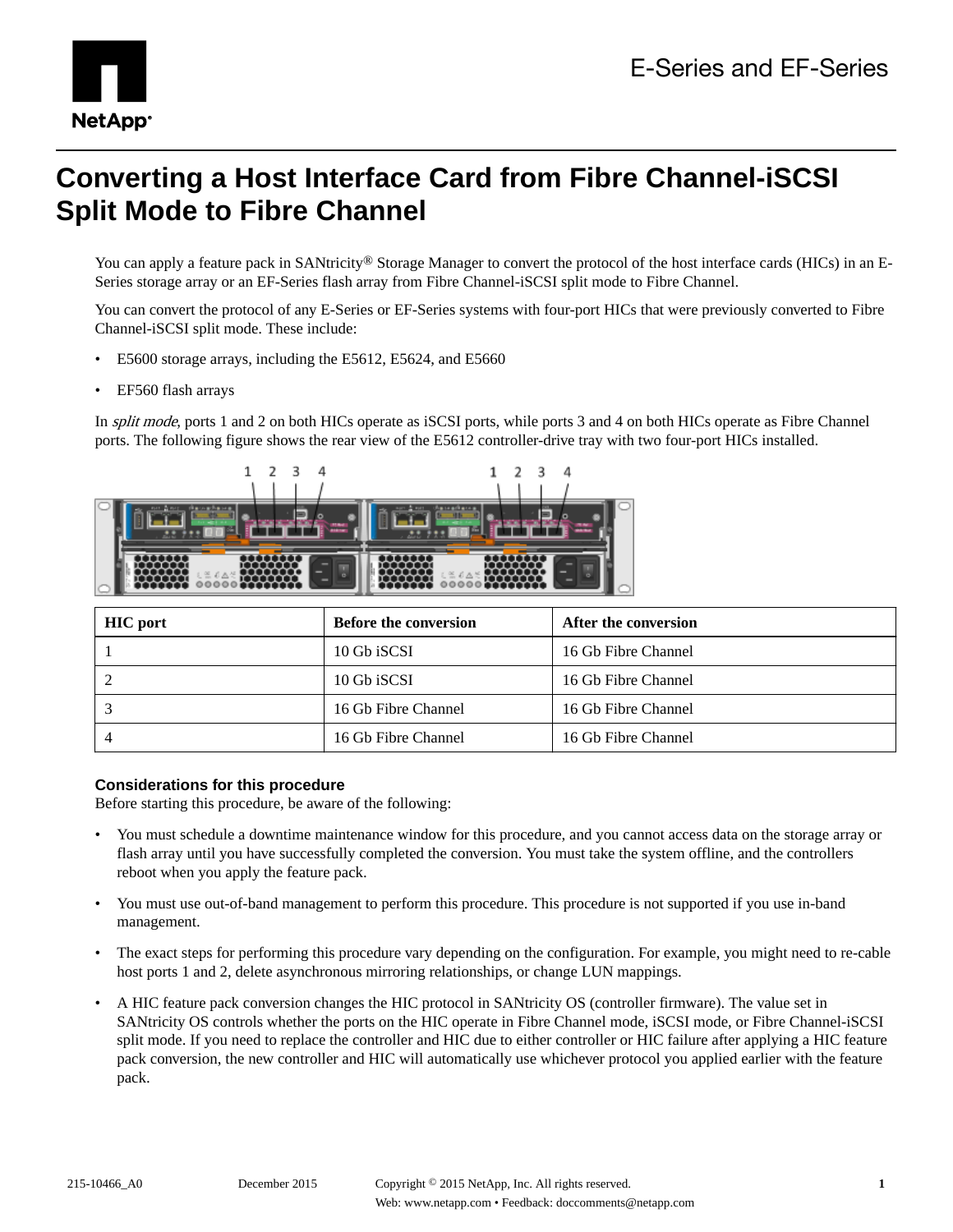• This document describes how to convert the HICs from Fibre Channel-iSCSI split mode to Fibre Channel only; for instructions for performing other HIC feature pack conversions or for performing a HIC hardware upgrade, refer to the list of related documents at the end of this topic.

### **Before you begin**

- You have obtained the necessary hardware for the conversion. For example, you might need replacement cables and SFP transceivers. Your NetApp Sales Representative can help you determine what hardware you need and help you order the correct parts. If your storage array currently uses unified SFPs that you purchased from NetApp, you should not need to replace these SFPs.
- SANtricity Storage Manager version 11.25 or later is installed.
- The storage array is running SANtricity OS (controller firmware) version 8.25 or later. To determine which firmware version you have, check the **Summary** tab in the Array Management Window. To download the latest firmware, go to the NetApp Downloads page and select **Downloads > Software**. Download the correct version of **E-Series/EF-Series SANtricity OS (Controller Firmware)** for your storage array.
- If you will be using a new host, you have installed SANtricity utilities (the SMutil package) including the Host Context Agent, which automatically creates a new host object and associated host ports on the storage for use with storage partitioning.

### **Steps**

- **1.** Managing asynchronous mirroring relationships on page 2
- **2.** [Determining whether you have unified SFPs](#page-2-0) on page 3
- **3.** [Stopping host I/O](#page-3-0) on page 4
- **4.** [Obtaining the feature pack key](#page-4-0) on page 5
- **5.** [Applying the feature pack key](#page-5-0) on page 6
- **6.** [Modifying the configuration after converting from Fibre Channel-iSCSI split mode to Fibre Channel](#page-5-0) on page 6

### **Related information**

[NetApp E-Series and EF-Series Systems Documentation Center](http://mysupport.netapp.com/info/web/ECMP1658252.html) [NetApp Downloads](http://mysupport.netapp.com/eservice/Download.jsp/) [NetApp Interoperability Matrix Tool](http://mysupport.netapp.com/matrix) [Converting a Fibre Channel Host Interface Card to iSCSI](https://library.netapp.com/ecm/ecm_download_file/ECMP12432518) [Converting an iSCSI Host Interface Card to Fibre Channel](https://library.netapp.com/ecm/ecm_download_file/ECMP12396179) [Converting a Fibre Channel Host Interface Card to Fibre Channel-iSCSI Split Mode](https://library.netapp.com/ecm/ecm_download_file/ECMLP2316654) [Converting an iSCSI Host Interface Card to Fibre Channel-iSCSI Split Mode](https://library.netapp.com/ecm/ecm_download_file/ECMLP2316695) [Converting a Host Interface Card from Fibre Channel-iSCSI Split Mode to iSCSI](https://library.netapp.com/ecm/ecm_download_file/ECMLP2316708) [Upgrading Host Interface Cards in the E5600 or EF560](https://library.netapp.com/ecm/ecm_download_file/ECMP1552930)

### **Managing asynchronous mirroring relationships**

If you currently use the Asynchronous Mirroring feature (also known as ARVM), and mirroring occurs over iSCSI on port 1 or 2, you must delete the asynchronous mirroring relationships before converting host interface cards (HICs) from Fibre ChanneliSCSI split mode to Fibre Channel. In contrast, if asynchronous mirroring occurs over Fibre Channel on port 4, you can retain the mirroring relationships.

### **About this task**

These steps apply only if you are converting Fibre Channel-iSCSI HICs, and you are using asynchronous mirroring relationships.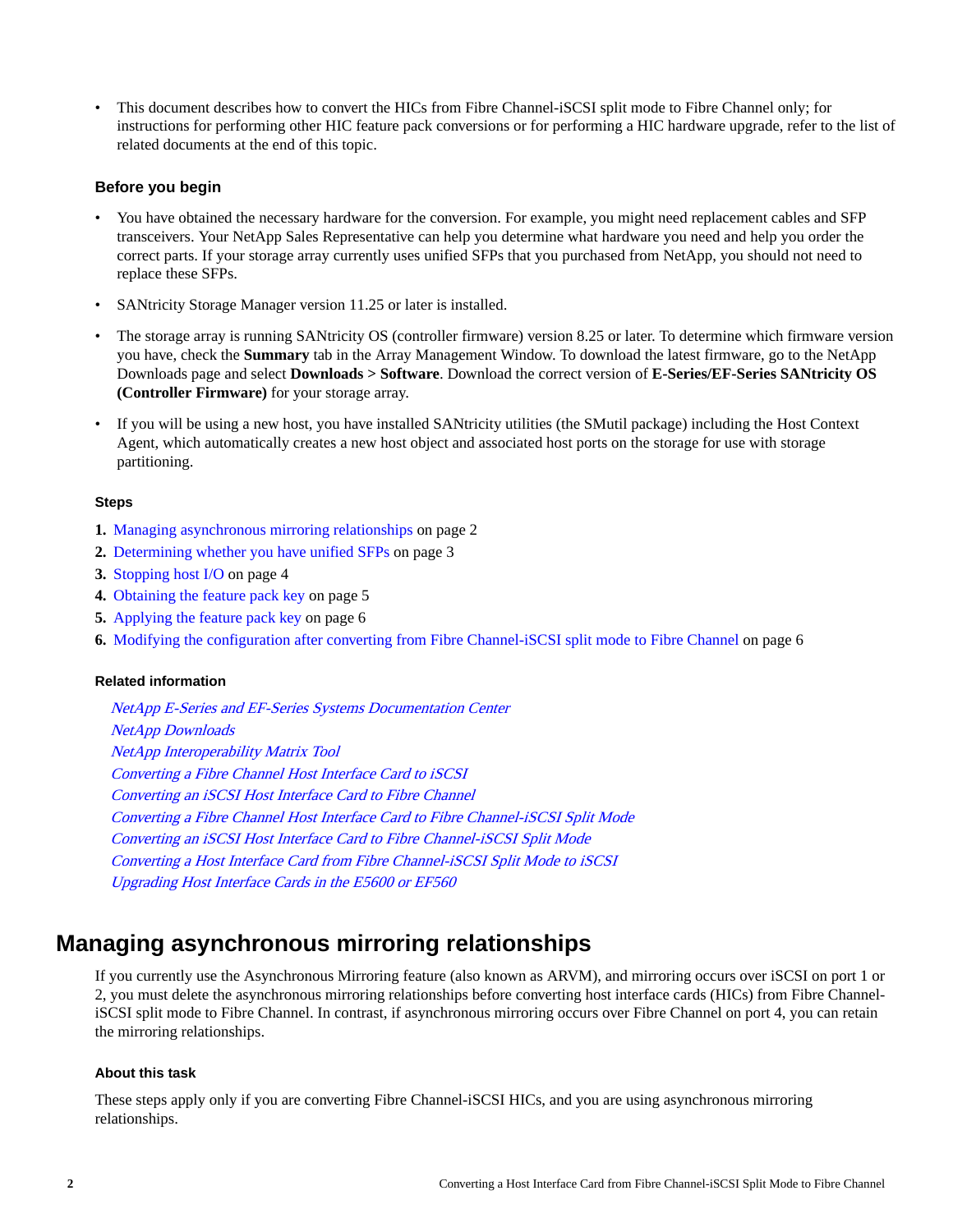<span id="page-2-0"></span>On a Fibre Channel array, asynchronous mirroring operations always occur on the last (highest numbered) port. That is, for Fibre Channel arrays with four-port HICs, asynchronous mirroring operations occur on host port 4. When you convert a Fibre Channel-iSCSI HIC to all Fibre Channel, port 4 remains Fibre Channel, so any asynchronous mirroring operations that had previously occurred over Fibre Channel on port 4 are unaffected. However, any asynchronous mirroring operations that previously occurred over iSCSI on either port 1 or 2 will no longer function. You must delete these relationships before converting the protocol.

**Attention: Possible data loss —** If you do not delete the asynchronous mirroring relationships that occurred over iSCSI before converting the HIC ports to Fibre Channel, the controllers might lock down, and you might lose data.

### **Steps**

- **1.** If you have asynchronous mirroring relationships occurring over iSCSI on either port 1 or 2, delete them as follows:
	- a. From the Array Management Window, access the online help, and search for the topics related to asynchronous mirroring.
	- b. Follow the guidelines and instructions in the online help to remove all asynchronous mirrored pairs from the asynchronous mirror groups.

**Note:** When removing each pair, select the **Delete all repositories associated with this mirrored pair** check box.

- c. Follow the guidelines and instructions in the online help to delete all asynchronous mirror groups.
- **2.** If you had been using port 4 for asynchronous mirroring over Fibre Channel, confirm that all secondary volumes are synchronized. Refer to the online help for the Array Management Window if you have questions on how to do this.
- **3.** Follow the instructions in this document to apply the feature pack to convert the Fibre Channel-iSCSI HICs to all Fibre Channel.
- **4.** If you had been using port 4 for asynchronous mirroring over Fibre Channel, use the **Test Communication Link** dialog box in the Array Management Window to ensure that the local and remote arrays are still communicating correctly. Refer to the online help for the Array Management Window.
- **5.** Optionally, if you deleted the asynchronous mirroring relationships that occurred over iSCSI on port 1 or 2, reestablish these relationships over Fibre Channel on port 4. You might need to apply a feature pack to the remote array to change the protocol of its port 4 to Fibre Channel.

### **Determining whether you have unified SFPs**

You can use the Array Management Window to determine what type of SFPs you have. Unified SFPs support both 16 Gbps Fibre Channel and 10 Gbps iSCSI, so you can continue to use them after converting the HIC protocol.

### **Before you begin**

The array has been added to the Enterprise Management Window.

### **Steps**

- **1.** From the Array Management Window, select **Hardware > Tray > View/Edit > Controller/Drive components**.
- **2.** From the **Overall Component Information** navigator on the left, click **SFPs**.

The SFP status is displayed. The screen shot shows the supported data rates for unified SFPs.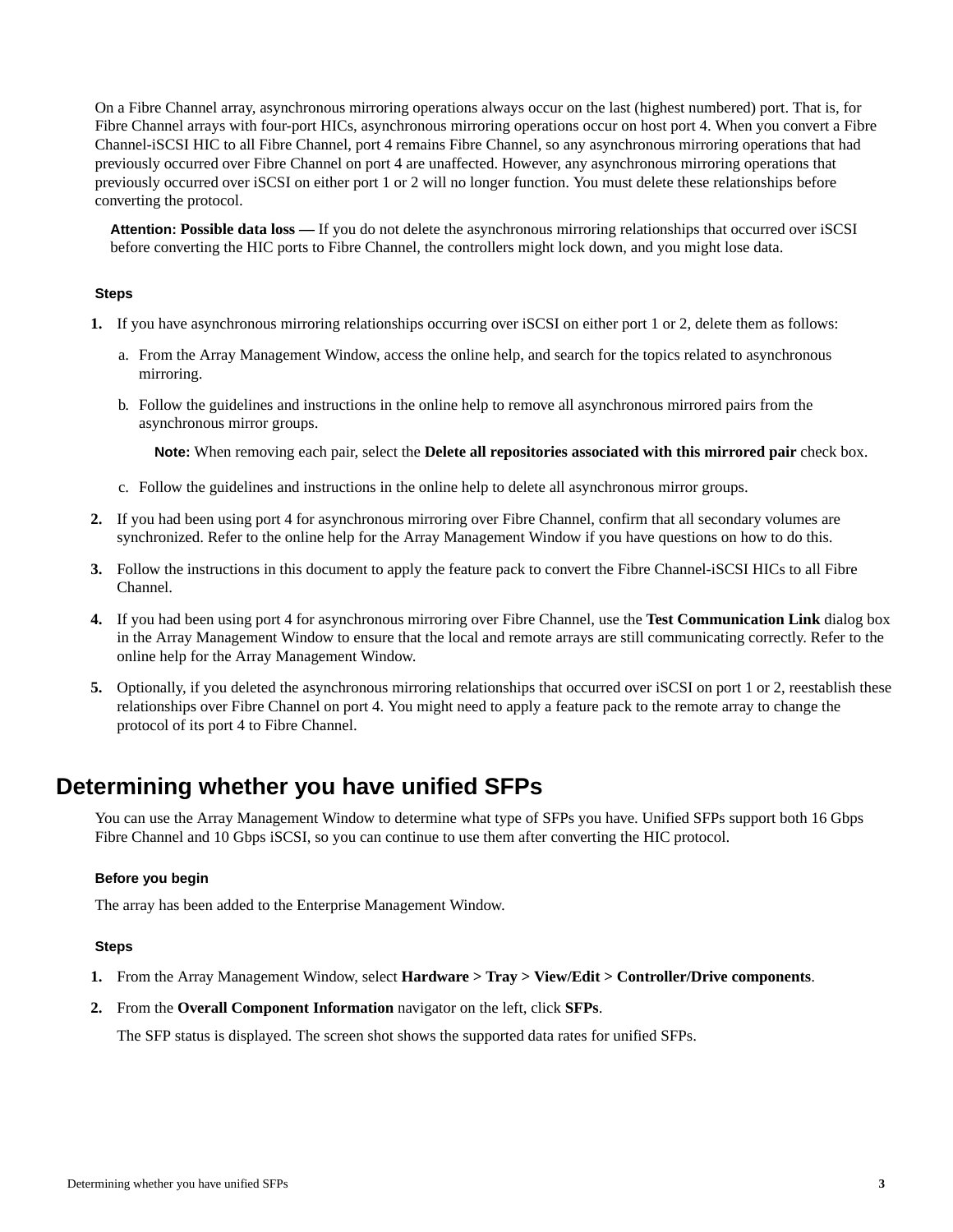<span id="page-3-0"></span>

| <b>JUL</b> Overall Component Informatio<br><b>当</b> Batteries                                                               | <b>SFPs Detected: 4</b>                                                                                                                                                                                                                        |                                                                                                                                                                                                                                                          |
|-----------------------------------------------------------------------------------------------------------------------------|------------------------------------------------------------------------------------------------------------------------------------------------------------------------------------------------------------------------------------------------|----------------------------------------------------------------------------------------------------------------------------------------------------------------------------------------------------------------------------------------------------------|
| <b>H</b> Fan Canisters<br>┈월라 Power Supply Canisters<br><b>SFPs</b><br><b>IIII</b> Drawers<br><b>He</b> Temperature Sensors | <b>SFP</b> status:<br>Attached to:<br>Location:<br>Link length:<br>Connector:<br>Transmitter type:<br>Transmission media:<br>IEEE company ID:<br>Revision:<br>Part number<br>Serial number:<br>Vendor:<br>Date of manufacture: August 14, 2014 | Optimal<br>Host-side of controller A<br>Channel 1<br>Supported data rate(s): 4 Gbps, 8 Gbps, 10 Gbps, 16 Gbps<br>Short<br>LС<br>Shortwave Laser w/o OFC<br>TM Multi-mode 50m(M5)<br>00 90 65<br>A<br>FTLF8546P3BCV-LS<br>PS71N8P<br><b>FINISAR CORP.</b> |
|                                                                                                                             |                                                                                                                                                                                                                                                |                                                                                                                                                                                                                                                          |

**3.** Locate the **Supported data rate(s)** entry in the results.

| Supported data rate              | <b>SFP</b> type | <b>Protocol</b>                                          |
|----------------------------------|-----------------|----------------------------------------------------------|
| 4 Gbps, 8 Gbps, 10 Gbps, 16 Gbps | Unified         | Fibre Channel: 4 Gbps, 8 Gbps, 16 Gbps<br>iSCSI: 10 Gbps |
| 10 Gbps                          | 10 Gbps         | iSCSI only                                               |
| 4 Gbps, 8 Gbps, 16 Gbps          | 16 Gbps         | Fibre Channel only                                       |
| 2 Gbps, 4 Gbps, 8 Gbps           | 8 Gbps          | Fibre Channel only                                       |

- **4.** Determine whether you can reuse the SFPs, as follows:
	- If you have unified SFPs, you can continue using them after you convert the protocol.
	- If you have 10 Gbps SFPs, and you are converting HIC ports to Fibre Channel, you must remove the SFPs from these ports and replace them with unified or 16 Gbps SFPs after converting the protocol.

## **Stopping host I/O**

You must stop all I/O operations from the host before converting the protocol of the host interface cards (HICs). You cannot access data on the storage array until you successfully complete the conversion.

### **Steps**

- **1.** Ensure that no I/O operations are occurring between the storage array and all connected hosts. For example, you can perform these steps:
	- Stop all processes that involve the LUNs mapped from the storage to the hosts.
	- Ensure that no applications are writing data to any LUNs mapped from the storage to the hosts.
	- Unmount all file systems associated with volumes on the array.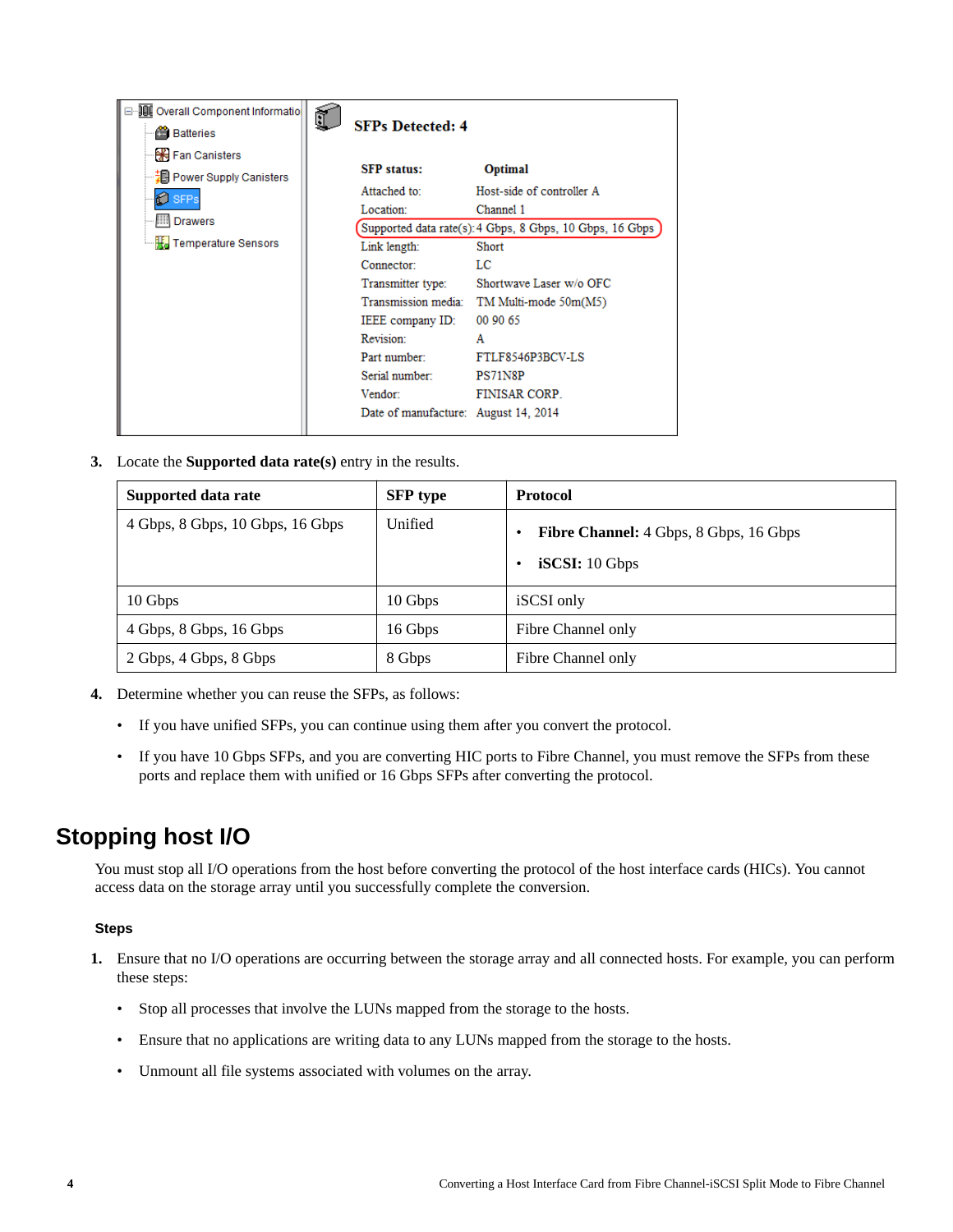<span id="page-4-0"></span>**Note:** The exact steps to stop host I/O operations depend on the host operating system and the configuration, which are beyond the scope of these instructions. If you are not sure how to stop host I/O operations in your environment, consider shutting down the host.

**Attention: Possible data loss** – If you continue this procedure while I/O operations are occurring, you might lose data.

- **2.** If the storage array participates in a mirroring relationship, stop all host I/O operations on the secondary storage array.
- **3.** Wait for five minutes to allow any data in cache memory to be flushed to disk.
- **4.** In the **Hardware** tab of the **Array Management Window**, select the graphic representation of the storage array, and then select **Monitor > Reports > Operations in Progress**.
- **5.** Wait for all operations shown on the **Operations in Progress** window to complete before continuing with the next step.

### **Obtaining the feature pack key**

You can apply a feature pack key in SANtricity Storage Manager to convert the protocol of the host interface cards (HICs) from Fibre Channel-iSCSI split mode to Fibre Channel. To obtain the feature pack key, you need a Feature Activation Code, the serial number for your storage system enclosure, and the Feature Enable Identifier for your storage system.

### **Steps**

**1.** From the following table, locate the Feature Activation Code that applies to your storage system and conversion path, and copy the value to a text file.

| Storage system | Converting from Fibre Channel-iSCSI split mode to all<br><b>Fibre Channel</b> |
|----------------|-------------------------------------------------------------------------------|
| E5600          | UGG-NMS-ZWVQG                                                                 |
| EF560          | BGN-ANS-Z1AKX                                                                 |

- **2.** Locate the serial number for your storage system. You can look at the silver label affixed to the top of your system enclosure, or you can get the serial number from the software, as follows:
	- a. From the Array Management Window, select the **Summary** tab, and click **View Storage Array Profile** in the Monitor area.
	- b. On the Storage Array tab, locate the **Chassis Serial Number**.
	- c. Copy and paste the value into a text file.
- **3.** Locate and record the Feature Enable Identifier for your storage system:
	- a. From the Array Management Window, select **Storage Array > Premium Features** to display the **Premium Features and Feature Pack Information** window.

The 32-digit Feature Enable Identifier is displayed under **Storage Array Feature Information**.

- b. Copy and paste this 32-digit identifier into a text file.
- **4.** Go to [NetApp License Activation: Storage Array Premium Feature Activation](http://partnerspfk.netapp.com), and enter the information required to obtain the feature pack.
	- Feature Activation Code from the table
	- Serial number for the storage system
	- Feature Enable Identifier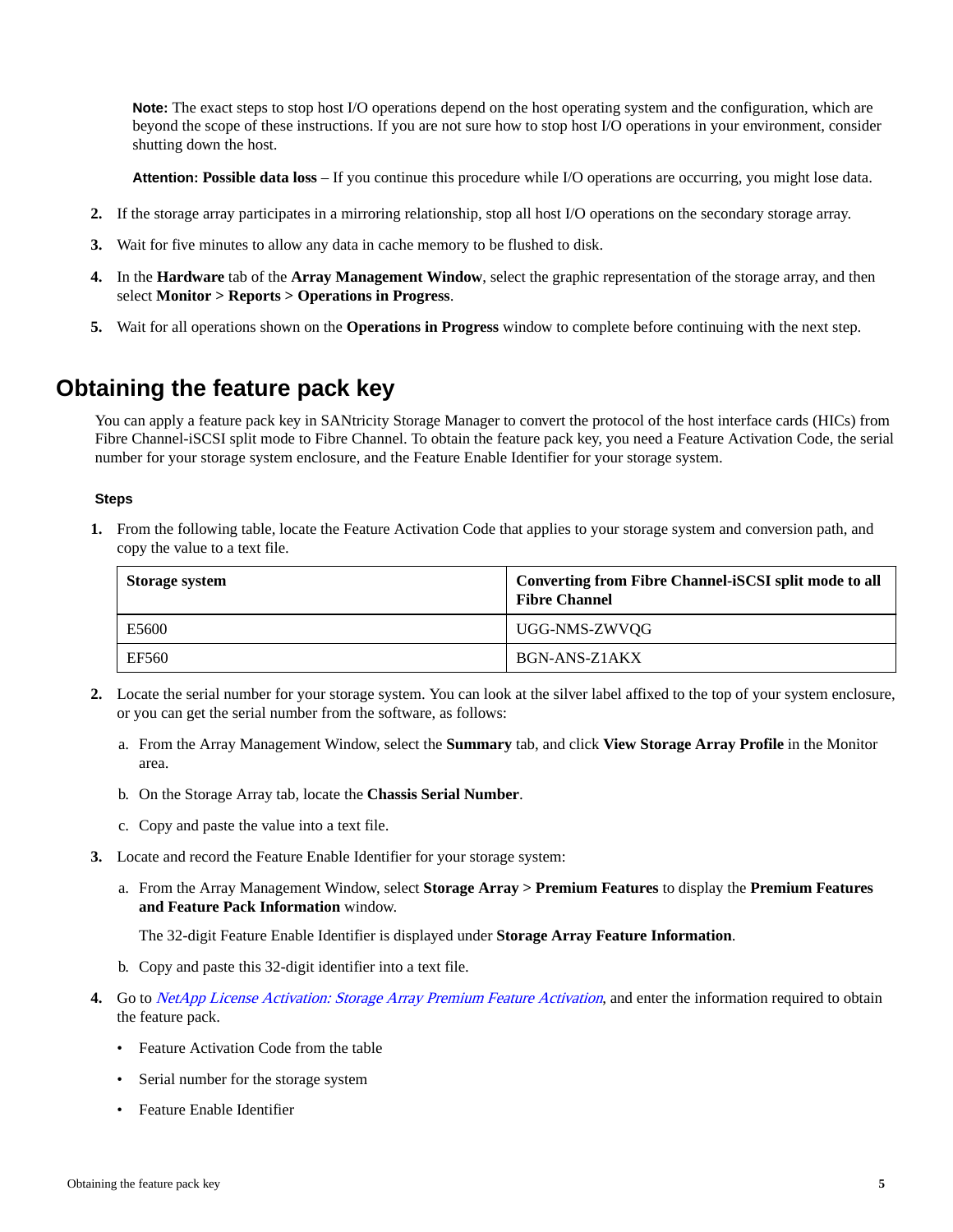<span id="page-5-0"></span>**Note:** The Premium Feature Activation web site includes a link to "Premium Feature Activation Instructions." Do not attempt to use those instructions for this procedure.

- **5.** Choose whether to receive the key file for the feature pack in an email or to download it directly from the site.
- **6.** Save the key file for later use.

## **Applying the feature pack key**

You can apply a feature pack key to change the HIC protocol.

### **About this task**

This task describes how to apply a feature pack key to a single storage array. If you intend to use mirroring after the conversion, you might need to apply a key to the local storage array and to the remote storage array. Each array requires its own key.

### **Steps**

- **1.** From the Array Management Window, select **Storage Array > Premium Features**.
- **2.** In the **Feature Pack** section at the bottom of the screen, click **Change**.

**Note:** Do not click the **Use Key File** button in the **Enable a Premium Feature** section.

The Select Feature Key File dialog opens, which lets you select the generated key file.

- **3.** Select the folder in which you placed the generated key file.
- **4.** Select the key file, and click **OK**.
- **5.** Click **Close**.

Both controllers automatically reboot twice as the new feature pack takes effect. Assuming the SFPs and cables are correct for the new protocol, the storage array returns to an optimal state after the reboot operations are complete.

- **6.** Follow these steps to confirm that the protocol was changed:
	- a. From the Array Management Window, re-select the **Hardware** tab.

The information shown on the tab is refreshed.

b. Scroll down to the **Host Interface Board** section and confirm that the value for **Type** is what you expect:

| <b>Value for Type</b> | <b>HIC</b> protocol            |
|-----------------------|--------------------------------|
| iSCSI                 | iSCSI                          |
| Fibre channel         | Fibre Channel                  |
| iSCSI, Fibre channel  | Fibre Channel-iSCSI split mode |

### **Modifying the configuration after converting from Fibre Channel-iSCSI split mode to Fibre Channel**

After applying the feature pack to convert Fibre Channel-iSCSI HICs to all Fibre Channel, you might need to modify your existing configuration to use the new Fibre Channel ports.

You can use either of the following options to use the new Fibre Channel ports. The exact steps depend on your current and planned network topologies.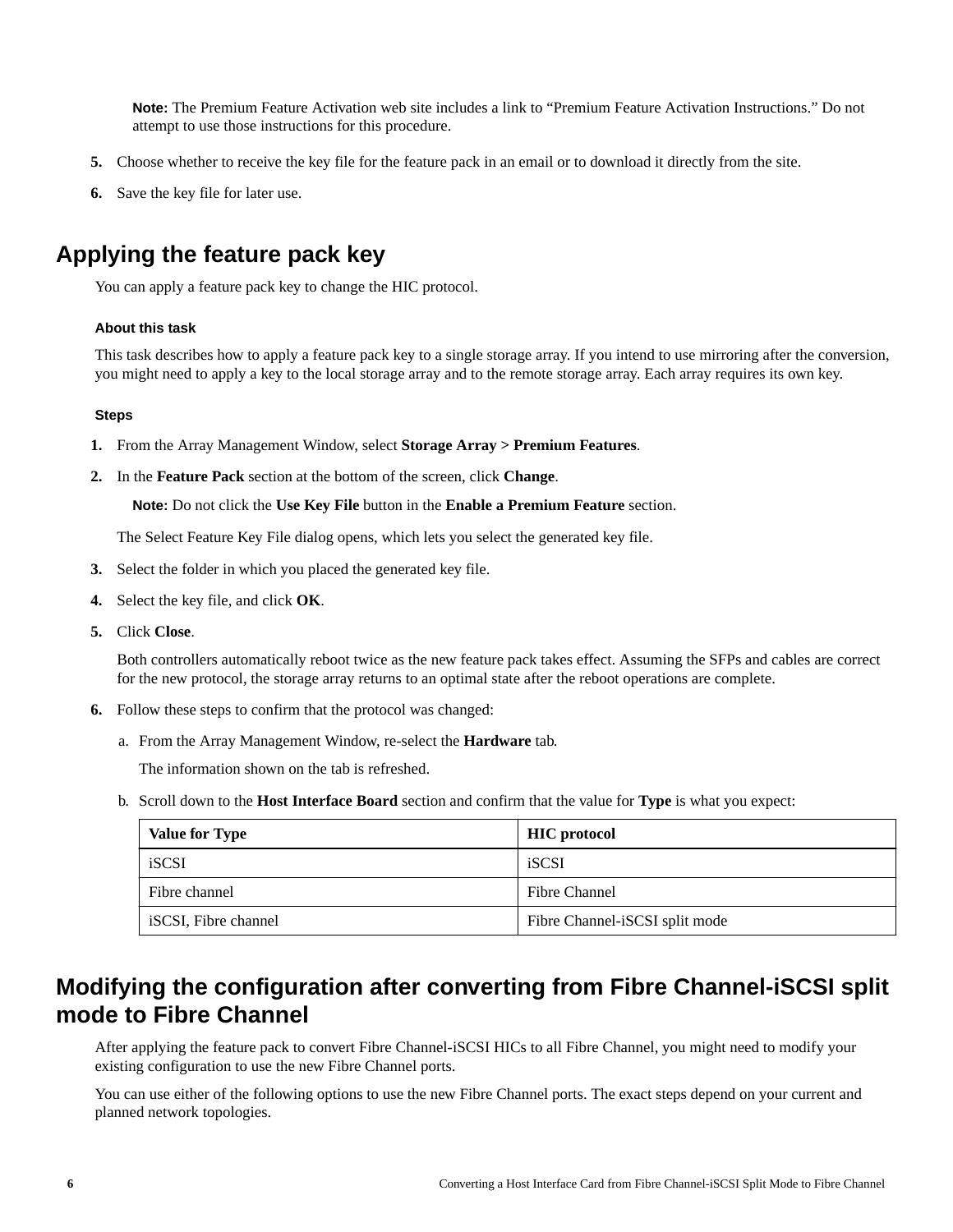**Note:** If you converted a new system, download the Hardware Installation Guide for your storage array or flash array to learn how to install cables and SFPs. Then, follow the instructions in the appropriate SANtricity Express Guide for your operating system and Fibre Channel to complete the setup.

### **Option 1: Remove iSCSI hosts, and then add new Fibre Channel hosts**

Option 1 assumes that you want to attach new Fibre Channel hosts to the array. Follow these general steps:

- **1.** Remove any iSCSI cables and SFPs from ports 1 and 2.
- **2.** Attach new Fibre Channel hosts to ports 1 and 2. In a direct-attach topology, insert Fibre Channel or unified SFPs and cables into ports 1 and 2. In a switch topology, zone the switch to allow connectivity between any new Fibre Channel hosts and ports 1 and 2.
- **3.** Configure Fibre Channel networking for the new hosts and ports. For instructions, refer to the SANtricity Express Guide for your operating system and Fibre Channel.

### **Option 2: Convert iSCSI hosts to Fibre Channel**

Option 2 assumes that you want to convert the hosts connected to ports 1 and 2 from iSCSI to Fibre Channel. Follow these general steps:

- **1.** Shut down the iSCSI hosts connected to ports 1 and 2.
- **2.** Provide a Fibre Channel topology for ports 1 and 2. For example, convert any switches connected to those hosts from iSCSI to Fibre Channel.
- **3.** If you are not already using unified SFPs, remove the iSCSI SFPs from ports 1 and 2, and replace them with Fibre Channel SFPs or unified SFPs.
- **4.** Attach cables to the SFPs in ports 1 and 2, and confirm they are connected to the correct Fibre Channel switch or host.
- **5.** Power on the hosts.
- **6.** Use the NetApp Interoperability Matrix Tool to configure the Fibre Channel hosts. [NetApp Interoperability Matrix Tool](http://mysupport.netapp.com/matrix)
- **7.** After the new Fibre Channel hosts reboot, use the applicable procedures on the hosts to register the volumes and to make them available to your operating system.
	- Depending on your operating system, two utilities are included with the storage management software (hot\_add and SMdevices). These utilities help register the volumes with the hosts and also show the applicable device names for the volumes.
	- You might need to use specific tools and options that are provided with your operating system to make the volumes available (that is, assign drive letters, create mount points, and so on). Refer to your host operating system documentation for details.
- **8.** From the Array Management Window, edit the host partition to add the Fibre Channel values and remove the iSCSI values.

### **Related information**

[E5600 Controller-Drive Tray and Related Drive Trays Installation Guide](https://library.netapp.com/ecm/ecm_download_file/ECMP1532527) [EF560 Flash Array and Related Trays Installation Guide](https://library.netapp.com/ecm/ecm_download_file/ECMP1532580) [SANtricity Storage Manager 11.25 Express Guide for Linux and Fibre Channel](https://library.netapp.com/ecm/ecm_download_file/ECMP12409283) [SANtricity Storage Manager 11.25 Express Guide for VMware and Fibre Channel](https://library.netapp.com/ecm/ecm_download_file/ECMP12409272) [SANtricity Storage Manager 11.25 Express Guide for Windows and Fibre Channel](https://library.netapp.com/ecm/ecm_download_file/ECMP12407753) [NetApp Downloads](http://mysupport.netapp.com/eservice/Download.jsp/) [NetApp Interoperability Matrix Tool](http://mysupport.netapp.com/matrix)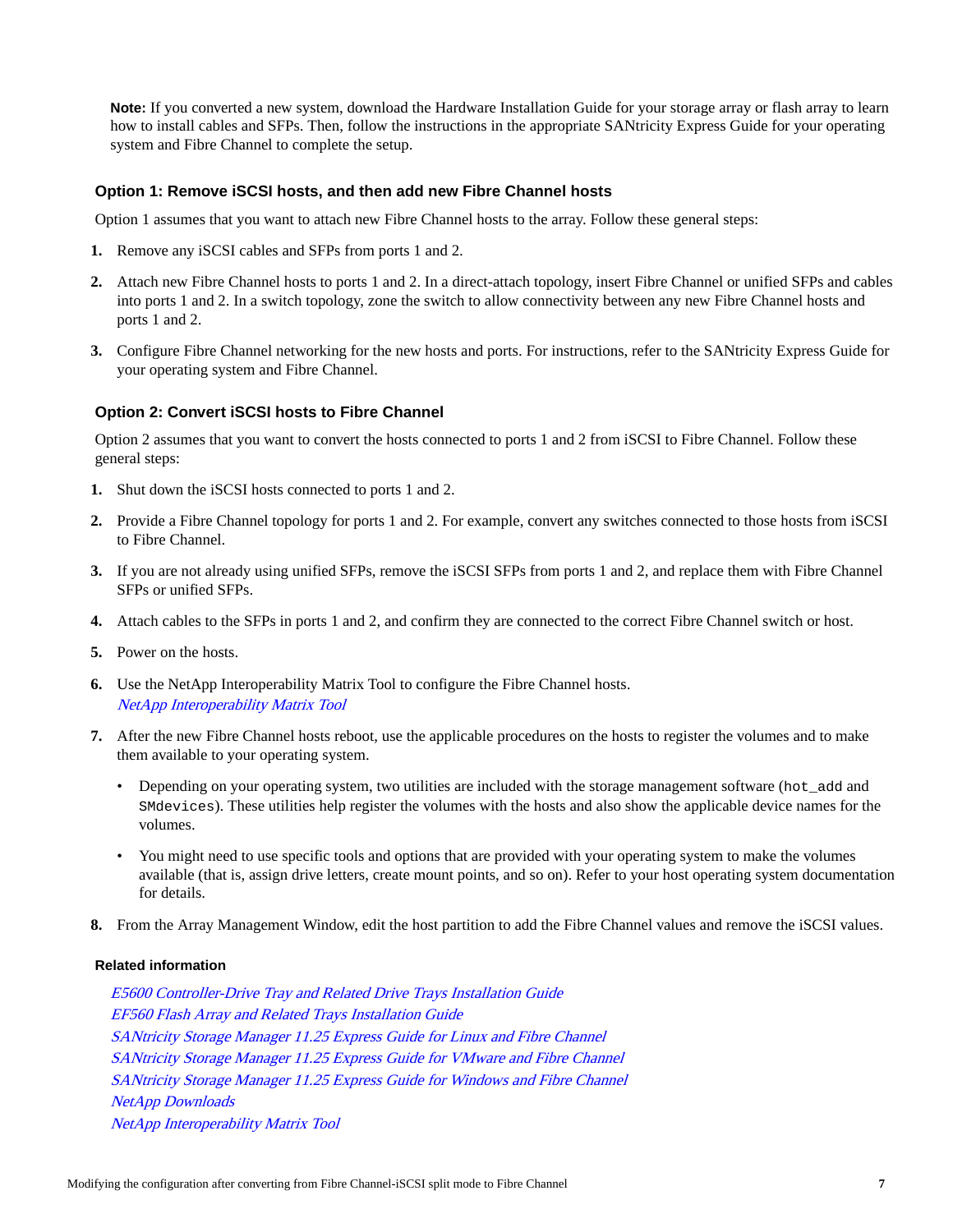# **Copyright information**

Copyright © 1994–2015 NetApp, Inc. All rights reserved. Printed in the U.S.

No part of this document covered by copyright may be reproduced in any form or by any means—graphic, electronic, or mechanical, including photocopying, recording, taping, or storage in an electronic retrieval system—without prior written permission of the copyright owner.

Software derived from copyrighted NetApp material is subject to the following license and disclaimer:

THIS SOFTWARE IS PROVIDED BY NETAPP "AS IS" AND WITHOUT ANY EXPRESS OR IMPLIED WARRANTIES, INCLUDING, BUT NOT LIMITED TO, THE IMPLIED WARRANTIES OF MERCHANTABILITY AND FITNESS FOR A PARTICULAR PURPOSE, WHICH ARE HEREBY DISCLAIMED. IN NO EVENT SHALL NETAPP BE LIABLE FOR ANY DIRECT, INDIRECT, INCIDENTAL, SPECIAL, EXEMPLARY, OR CONSEQUENTIAL DAMAGES (INCLUDING, BUT NOT LIMITED TO, PROCUREMENT OF SUBSTITUTE GOODS OR SERVICES; LOSS OF USE, DATA, OR PROFITS; OR BUSINESS INTERRUPTION) HOWEVER CAUSED AND ON ANY THEORY OF LIABILITY, WHETHER IN CONTRACT, STRICT LIABILITY, OR TORT (INCLUDING NEGLIGENCE OR OTHERWISE) ARISING IN ANY WAY OUT OF THE USE OF THIS SOFTWARE, EVEN IF ADVISED OF THE POSSIBILITY OF SUCH DAMAGE.

NetApp reserves the right to change any products described herein at any time, and without notice. NetApp assumes no responsibility or liability arising from the use of products described herein, except as expressly agreed to in writing by NetApp. The use or purchase of this product does not convey a license under any patent rights, trademark rights, or any other intellectual property rights of NetApp.

The product described in this manual may be protected by one or more U.S. patents, foreign patents, or pending applications.

RESTRICTED RIGHTS LEGEND: Use, duplication, or disclosure by the government is subject to restrictions as set forth in subparagraph (c)(1)(ii) of the Rights in Technical Data and Computer Software clause at DFARS 252.277-7103 (October 1988) and FAR 52-227-19 (June 1987).

# **Trademark information**

NetApp, the NetApp logo, Go Further, Faster, AltaVault, ASUP, AutoSupport, Campaign Express, Cloud ONTAP, Clustered Data ONTAP, Customer Fitness, Data ONTAP, DataMotion, Fitness, Flash Accel, Flash Cache, Flash Pool, FlashRay, FlexArray, FlexCache, FlexClone, FlexPod, FlexScale, FlexShare, FlexVol, FPolicy, GetSuccessful, LockVault, Manage ONTAP, Mars, MetroCluster, MultiStore, NetApp Insight, OnCommand, ONTAP, ONTAPI, RAID DP, RAID-TEC, SANtricity, SecureShare, Simplicity, Simulate ONTAP, Snap Creator, SnapCenter, SnapCopy, SnapDrive, SnapIntegrator, SnapLock, SnapManager, SnapMirror, SnapMover, SnapProtect, SnapRestore, Snapshot, SnapValidator, SnapVault, StorageGRID, Tech OnTap, Unbound Cloud, and WAFL and other names are trademarks or registered trademarks of NetApp, Inc., in the United States, and/or other countries. All other brands or products are trademarks or registered trademarks of their respective holders and should be treated as such. A current list of NetApp trademarks is available on the web at [http://www.netapp.com/us/legal/](http://www.netapp.com/us/legal/netapptmlist.aspx) [netapptmlist.aspx](http://www.netapp.com/us/legal/netapptmlist.aspx).

## **How to send comments about documentation and receive update notifications**

You can help us to improve the quality of our documentation by sending us your feedback. You can receive automatic notification when production-level (GA/FCS) documentation is initially released or important changes are made to existing production-level documents.

If you have suggestions for improving this document, send us your comments by email to *[doccomments@netapp.com](mailto:doccomments@netapp.com)*. To help us direct your comments to the correct division, include in the subject line the product name, version, and operating system.